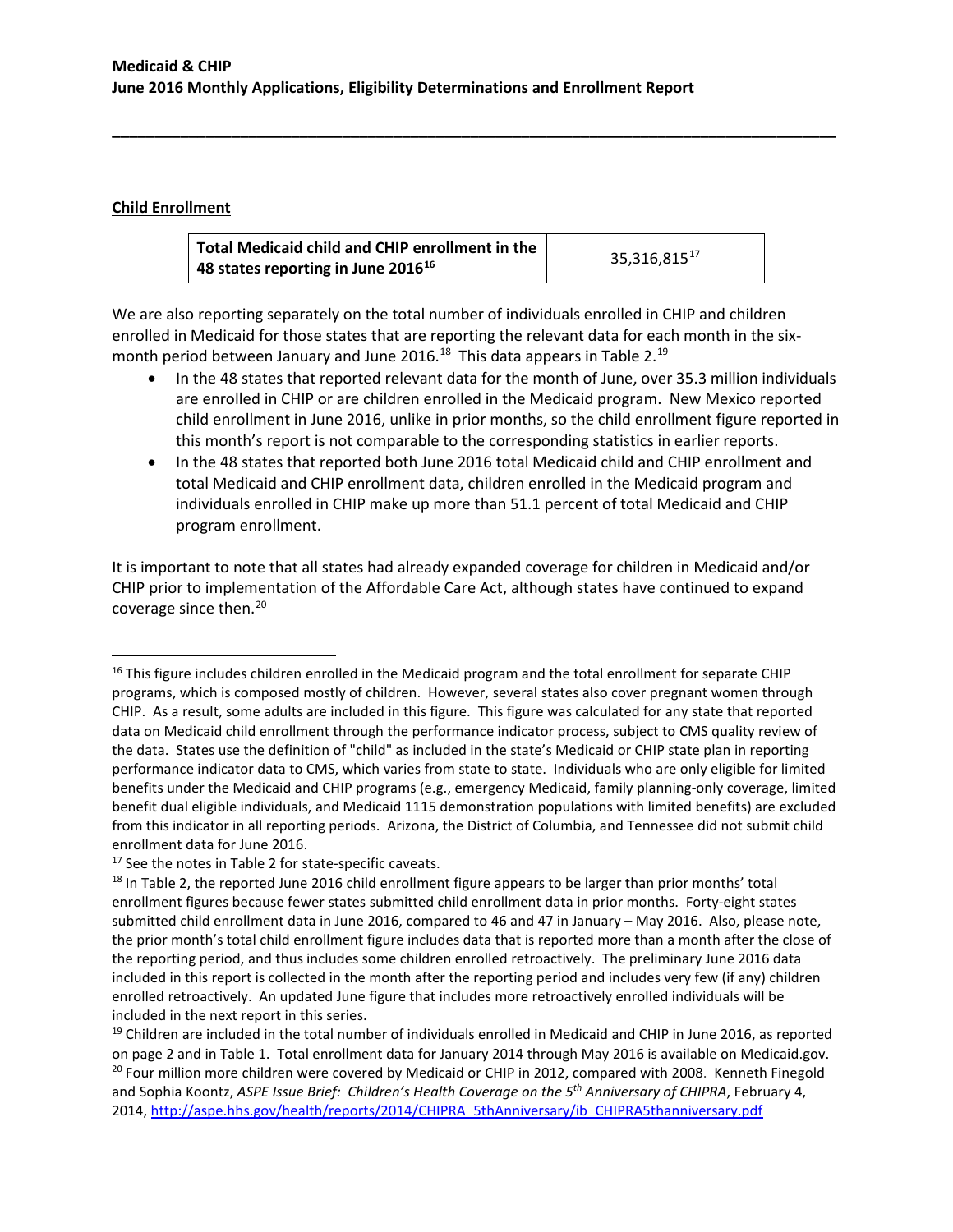**\_\_\_\_\_\_\_\_\_\_\_\_\_\_\_\_\_\_\_\_\_\_\_\_\_\_\_\_\_\_\_\_\_\_\_\_\_\_\_\_\_\_\_\_\_\_\_\_\_\_\_\_\_\_\_\_\_\_\_\_\_\_\_\_\_\_\_\_\_\_\_\_\_\_\_\_\_\_\_\_\_\_\_\_\_**

## **Medicaid and CHIP June 2016 Application and Eligibility Data Highlights**

|                                                               | June 2016 Monthly in<br><b>All States Reporting</b> |
|---------------------------------------------------------------|-----------------------------------------------------|
| <b>Applications</b>                                           |                                                     |
| <b>Applications for Financial Assistance Initially</b>        |                                                     |
| <b>Received by State Medicaid and CHIP Agencies (note</b>     |                                                     |
| that more than one individual may be included on an           | 1,579,652 <sup>21</sup>                             |
| application and some states have included renewals            |                                                     |
| and account transfers from the FFM)                           |                                                     |
| <b>Applications for Financial Assistance Initially</b>        |                                                     |
| Received by State-Based Marketplaces (note that               |                                                     |
| more than one individual may be included on an                | 706,247 <sup>22</sup>                               |
| application)                                                  |                                                     |
| <b>Eligibility Determinations</b>                             |                                                     |
| <b>Individuals Determined Eligible for Medicaid and</b>       |                                                     |
| <b>CHIP by State Agencies at Application (includes those)</b> | 1,651,018 <sup>23</sup>                             |
| newly eligible under the Affordable Care Act and              |                                                     |
| those eligible under prior law)                               |                                                     |

During the month of June 2016, nearly 2.3 million applications for coverage and financial assistance (including Medicaid and CHIP coverage, tax credits and subsidies) were submitted at the state level (including almost 1.6 million received directly by state Medicaid and CHIP agencies and over 700,000 received by SBMs).<sup>[24](#page-5-3)</sup> Table 3 includes a comparison of the total applications for financial assistance to state agencies (including applications for Medicaid, CHIP, and financial assistance in the Marketplace in SBM states) in June 2016 as compared to the prior month (May 2016). Note that these application numbers do not include applications received at the FFM and subsequently transferred to state Medicaid or CHIP agencies (see State-by-State Table notes for exceptions).[25](#page-5-4)

 $\overline{\phantom{a}}$ 

<span id="page-5-0"></span> $21$  See the notes in Table 3 for state-specific caveats regarding the reported data; because of reporting capability, some states included some renewals, applications to SBMs, or transfers from the FFM in the data.<br><sup>22</sup> See the notes in Table 3 for state-specific caveats regarding the reported data; because of reporting capability,

<span id="page-5-1"></span>some states reported renewals in the data and included applications received by their SBMs in their Medicaid and CHIP agency application data instead of reporting these applications separately. Note that California did not report SBM application data this month.

<span id="page-5-2"></span><sup>&</sup>lt;sup>23</sup> See the notes in Table 3 for state-specific caveats regarding the reported data; because of reporting capability, some states reported some individuals determined eligible at renewal in the data. Tennessee only provided determination data on their CHIP program.

<span id="page-5-3"></span><sup>&</sup>lt;sup>24</sup> The following states have included renewals in their June 2016 application data: Alaska, the District of Columbia, Nevada, New York, Ohio, Pennsylvania, and Virginia. South Dakota and Utah included transfers from the FFM in its June 2016 application data.<br><sup>25</sup> See footnote 21.

<span id="page-5-4"></span>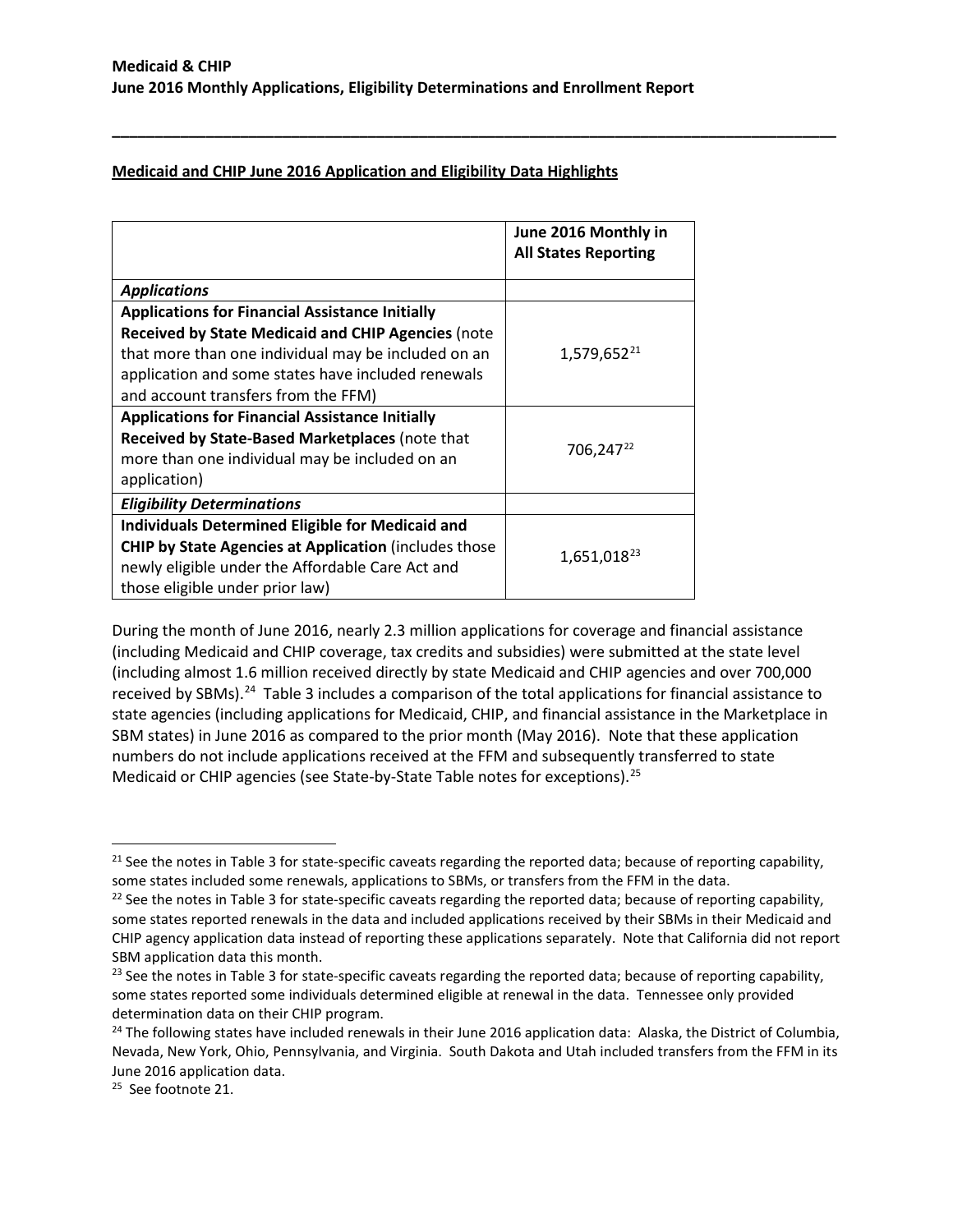States reported making nearly 1.7 million eligibility determinations for Medicaid and CHIP in June 2016 for individuals applying for coverage. As described above and in prior reports, this figure includes all of state Medicaid and CHIP agencies' determinations for individuals eligible under prior law, as well as through coverage expansions under the Affordable Care Act; note that, due to limitations on the data some states are able to report, the number of determinations includes renewals in those states.<sup>26</sup> Additionally, the determination number does not represent unique individuals, as an individual may have more than one eligibility determination. It is important to keep in mind that differences in volume of administrative transfers and other types of one-time enrollment activities can affect month-to-month comparisons of eligibility data.<sup>[27](#page-6-1)</sup>

**\_\_\_\_\_\_\_\_\_\_\_\_\_\_\_\_\_\_\_\_\_\_\_\_\_\_\_\_\_\_\_\_\_\_\_\_\_\_\_\_\_\_\_\_\_\_\_\_\_\_\_\_\_\_\_\_\_\_\_\_\_\_\_\_\_\_\_\_\_\_\_\_\_\_\_\_\_\_\_\_\_\_\_\_\_**

See the Medicaid and CHIP Application, Eligibility Determination, and Enrollment Data page on [Medicaid.gov](http://www.medicaid.gov/medicaid-chip-program-information/program-information/medicaid-and-chip-enrollment-data/medicaid-and-chip-application-eligibility-determination-and-enrollment-data.html) for preliminary and updated data on applications and determinations for October 2013 through May 2016.

#### **Data Limitations**

CMS established a common set of definitions for consistency in reporting the Medicaid and CHIP performance indicators; these definitions appear in Appendix A. States are at various points in the process of transitioning from their historic definitions to the updated standardized reporting specifications. Where states have provided data that vary from our specifications, we have included that information in notes in the State-by-State tables.

#### **State-by-State Tables**

 $\overline{a}$ 

Below are 3 tables with state-specific data. The first table contains data on the total number of people enrolled in state Medicaid and CHIP programs in June 2016. The second table contains data on children enrolled in state Medicaid and CHIP programs in June 2016. The third table contains data on Medicaid and CHIP applications and eligibility determinations for the month of June 2016. The description of each data element included in the table is available in Appendix A. Unless otherwise noted, the reporting period for all elements is June 1 – 30, 2016.

<span id="page-6-0"></span><sup>&</sup>lt;sup>26</sup> The states that have included renewals in their June 2016 determination data are: District of Columbia, Iowa, Michigan, Nevada, Ohio, Pennsylvania, Vermont and Virginia. Some of these renewals are conducted without the individual submitting a new application, using information already in the state's system that the individual is asked to verify.

<span id="page-6-1"></span><sup>&</sup>lt;sup>27</sup> A number of states are employing a new tool for facilitating Medicaid enrollment to conduct an "administrative transfer" to Medicaid using income information from the Supplemental Nutritional Assistance Program (SNAP) or the CHIP program (for the parents of CHIP enrollees). The following states have implemented administrative transfers since this authority was made available: Arkansas, California, Illinois, New Jersey, Oregon, and West Virginia. No states reported conducting administrative transfers in June 2016. As of the end of April 2015, 726,597 individuals have been determined eligible for Medicaid or CHIP as a result of this transitional strategy in the six states that have implemented it and reported appropriate data. Michigan received approval to conduct administrative transfers but it has not implemented this targeted enrollment strategy.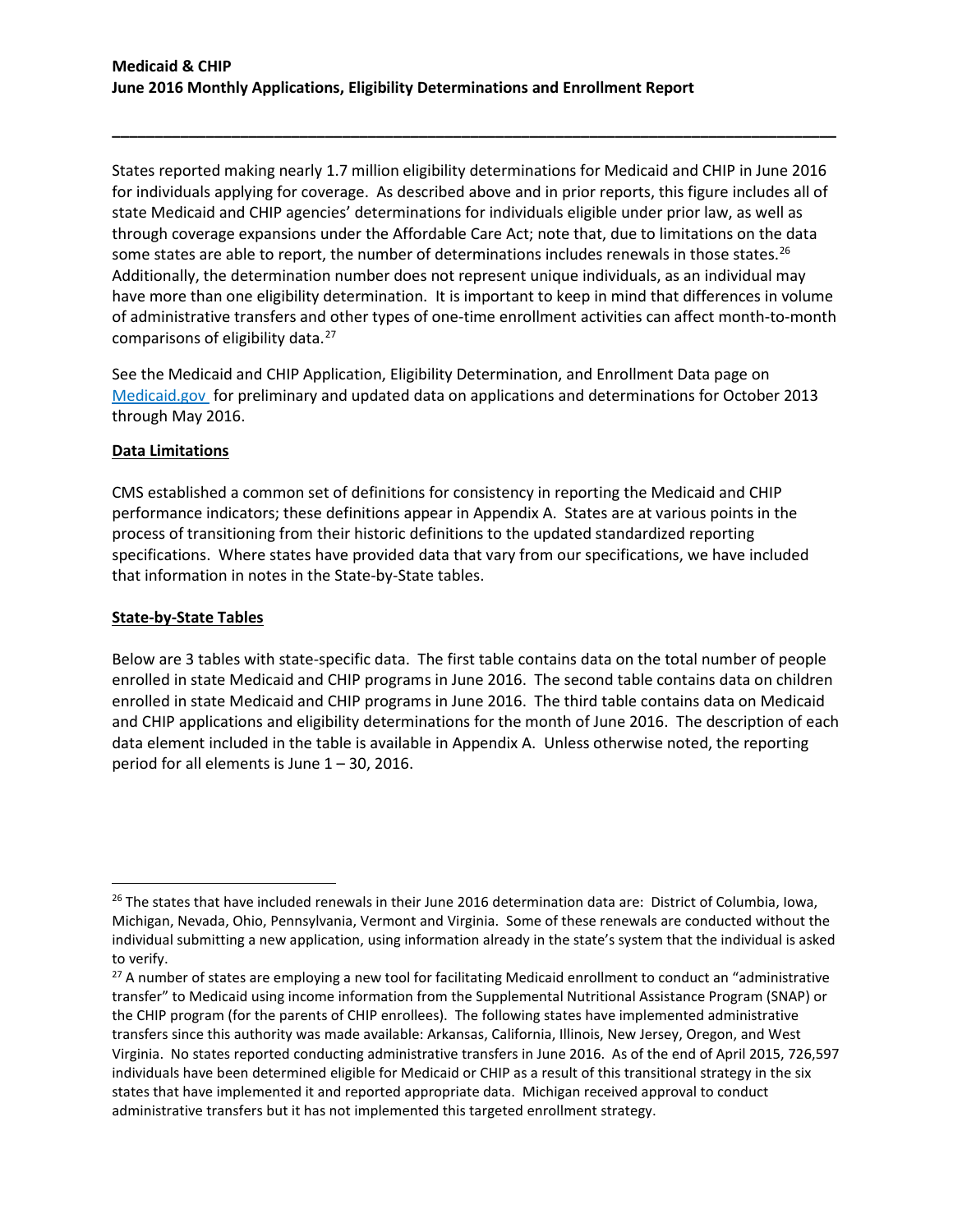**\_\_\_\_\_\_\_\_\_\_\_\_\_\_\_\_\_\_\_\_\_\_\_\_\_\_\_\_\_\_\_\_\_\_\_\_\_\_\_\_\_\_\_\_\_\_\_\_\_\_\_\_\_\_\_\_\_\_\_\_\_\_\_\_\_\_\_\_\_\_\_\_\_\_\_\_\_\_\_\_\_\_\_\_\_**

### **APPENDIX A: Description of Data Elements in Tables**

#### **Table 1: Medicaid and CHIP: May and June 2016 Preliminary Monthly Enrollment**

# **Total Medicaid and CHIP Enrollment, May 2016 (Preliminary) (I) Total Medicaid and CHIP Enrollment, June 2016 (Preliminary) (II)**

The total unduplicated number of individuals enrolled in Medicaid and CHIP as of the last day of the reporting period, including those with retroactive, conditional, and presumptive eligibility. This indicator is a point-in-time count of total program enrollment, and is not solely a count of those newly enrolled during the reporting period. This number includes only those individuals who are eligible for comprehensive benefits (e.g., emergency Medicaid, family planning-only coverage and limited benefit dual eligible individuals are excluded). Individuals eligible under demonstration projects authorized by section 1115 of the Social Security Act are included as long as the benefits and networks are comprehensive. CHIP children subject to a waiting period or premium lock-out period are considered eligible but not enrolled and are not included. The June 2016 data was submitted in July and is considered preliminary.<sup>28</sup> The May 2016 data in this table was submitted in June and is also preliminary. May data that was updated in July (which may include more individuals with retroactive eligibility) is posted separately on Medicaid.gov. Other reporting on Medicaid and CHIP enrollment by states and researchers often may include some beneficiaries excluded in this data (because comprehensive coverage is not provided), or otherwise use a different methodology.

## **Percent Change May 2016 to June 2016 (III)**

l

The percentage change in **Total Medicaid and CHIP Enrollment, June 2016 (Preliminary) (II)** as compared to **Total Medicaid and CHIP Enrollment, May 2016 (Preliminary) (I)** is calculated for states that provided data for both periods. In cases where there is a negative percentage change, this may be due to a number of factors. Changes in enrollment levels are driven by the number of newly enrolled individuals as well as by the number of individuals whose coverage has terminated.

## **Average Monthly Medicaid and CHIP Enrollment, July-Sept. 2013 (IV)**

The average number of individuals enrolled in Medicaid and CHIP for each month during the July-September 2013 period using an average of enrollment numbers submitted by the states for each month in this period. Not all states submitted three months of data; the average is calculated using any months of baseline data that were provided. The unit of measurement is individuals enrolled as of the last day of the reporting period (month). This baseline data includes more retroactive enrollments than the June 2016 data, which makes change between the baseline data and the June preliminary data look smaller than it would be if retroactive

<span id="page-7-0"></span><sup>&</sup>lt;sup>28</sup> In Medicaid, individuals are potentially eligible for retroactive eligibility to cover incurred health care costs for up to 90 days prior to the date of application. Under the Performance Indicator process, states initially submit their monthly enrollment data just a week after the month closes, and then update their data one month later. Therefore, the Performance Indicator enrollment counts will always be slightly understated, as they will not include all individuals granted retroactive eligibility.